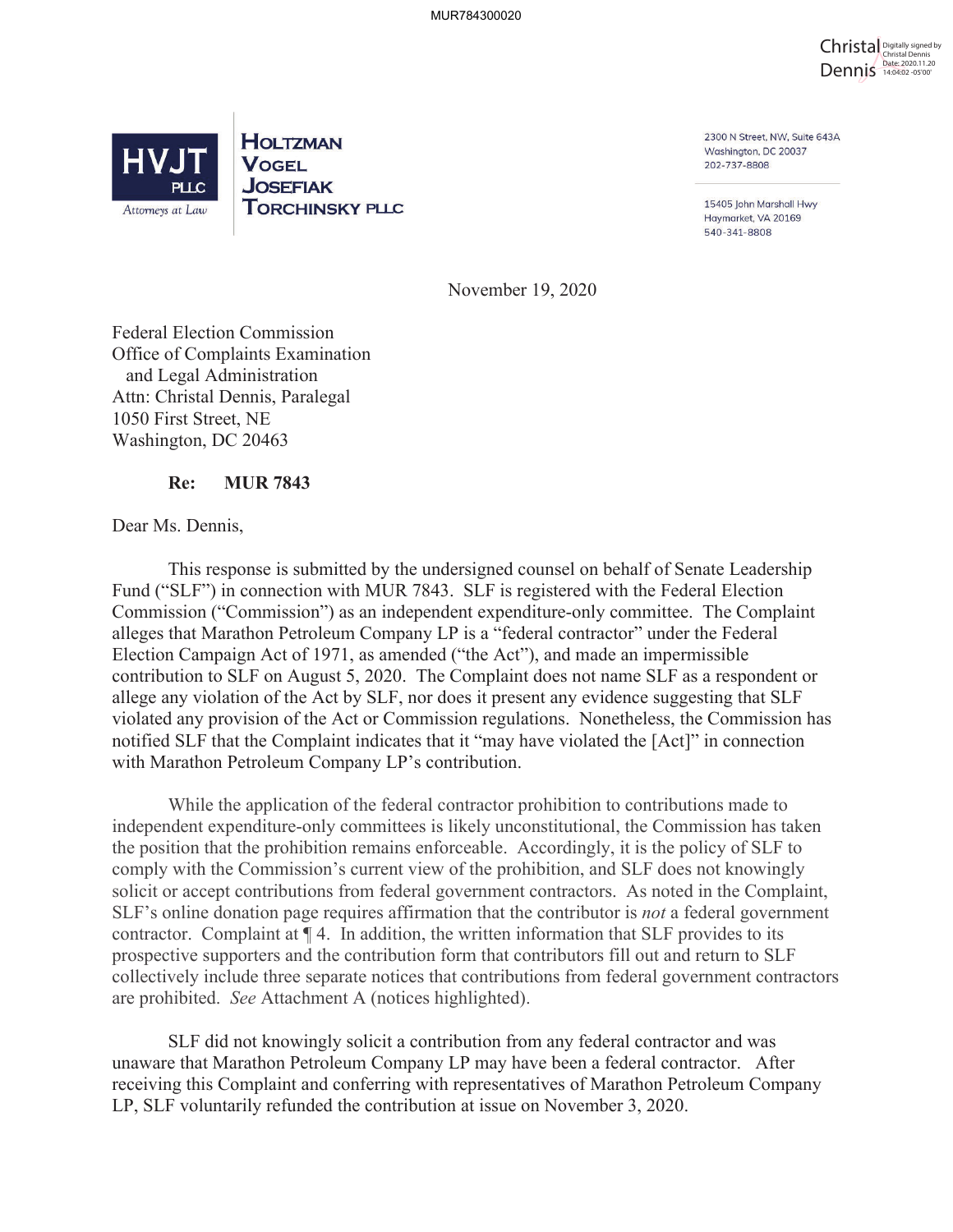### *The Act's Federal Contractor Prohibition*

The federal contractor prohibition, at 52 U.S.C.  $\S 30119(a)$ , makes it unlawful for a federal contractor "directly or indirectly to make any contribution of money or other things of value ... to any political party, committee, or candidate for public office ...." 52 U.S.C. § 30119(a)(1). In addition, the provision makes it "unlawful for any person … *knowingly to solicit any such contribution* from any such person for any such purpose during any such period." 52 U.S.C. § 30119(a)(2) (emphasis added); *see also* 11 C.F.R. § 115.2(c) ("It shall be unlawful for any person *knowingly to solicit any such contribution* from a Federal contractor.") (emphasis added).

Unlike the Act's other source prohibitions, however, the federal contractor prohibition does not prohibit the *receipt* or *acceptance* of a federal contractor contribution by a political committee. For example, with respect to corporate and labor organization contributions, it is impermissible "for any candidate, political committee, or other person *knowingly to accept or receive* any contribution prohibited by this section." 52 U.S.C. § 30118(a); *see also* 11 C.F.R. § 114.2(d). Similarly, it is "unlawful for … a person to *solicit, accept, or receive* a contribution or donation" from a foreign national. 52 U.S.C. § 30121(a)(2); *see also* 11 C.F.R. § 110.20(g). By contrast, the federal contractor provision does not prohibit *accepting or receiving* contributions from federal contractors; the prohibition applies only to the knowing solicitation of a contribution from a federal contractor.

As noted above, the Complaint does not allege, and the facts do not demonstrate, that SLF knowingly solicited any contribution from any federal contractor.

#### *Past Consideration of Federal Contractor Complaints*

In similar matters, the Commission has taken no action against independent expenditureonly committees that allegedly received a contribution from a federal contractor. *See* MUR 7099 (Suffolk Construction Company), MUR 7451 (Ring Power Corporation), and MUR 7568 (Alpha Marine Services Holdings, LLC). Consistent with these matters, the Commission should find no reason to believe that SLF violated the Act and close the file.

In MUR 7099, the Complaint alleged that Suffolk Construction Company, Inc. was a federal contractor that had made two contributions to Priorities USA Action, an independent expenditure-only committee. The Commission determined "that Suffolk was a federal contractor at the time of its contributions," found reason to believe that Suffolk violated the Act, and authorized pre-probable cause conciliation with Suffolk. At the reason to believe stage, the General Counsel recommended, and the Commission agreed, to "take no action at this time as to the Committee." MUR 7099, First General Counsel's Report at 2. The Office of General Counsel engaged in pre-probable cause conciliation with Suffolk, reached a settlement agreement, and then recommended the Commission accept the agreement and close the file. Simultaneously, the General Counsel informed the Commission: "Because the available record does not indicate that the Committee knowingly solicited the federal contractor contributions at issue, we now recommend that the Commission find no reason to believe that Priorities USA Action and Greg Speed in his official capacity as treasurer violated 52 U.S.C. § 30119(a)(2), and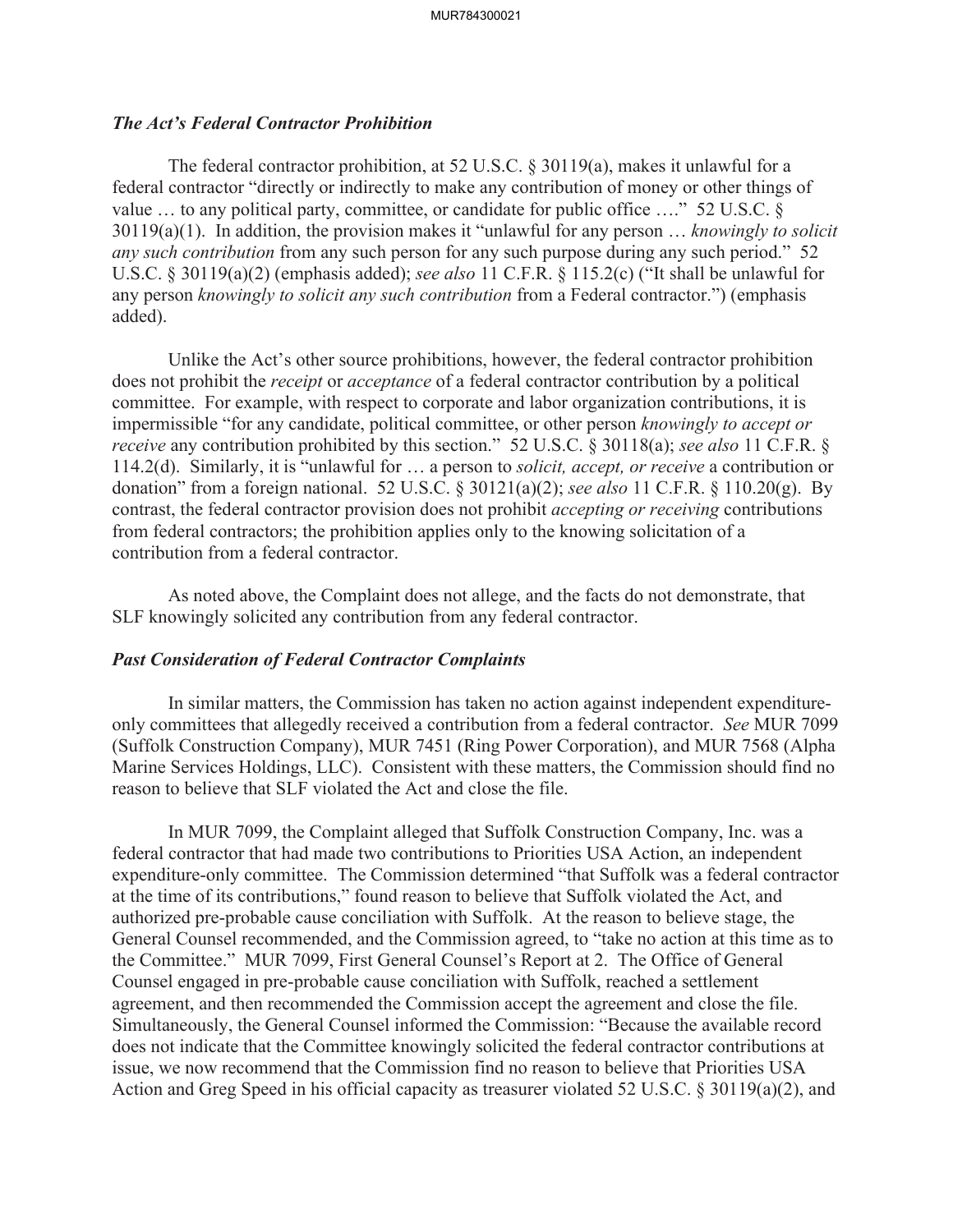close the file." MUR 7099, General Counsel's Pre-Probable Conciliation and Case Closing Memorandum at 2.

The Commission applied the same approach in MURs 7451 and 7568. In both matters, the Commission ultimately entered into a Conciliation Agreement with the contributor, but found no reason to believe the recipient independent expenditure-only committee violated the Act by knowingly soliciting federal contractor contributions. *See* MUR 7451, Vote Certification of June 12, 2019; MUR 7568, Pre-Probable Cause Conciliation Memo. The same result is warranted in the present matter.

The Complaint does not allege a violation by SLF, and there is no evidence to suggest that SLF knowingly solicited a contribution from a federal contractor. As noted above, SLF has refunded the contribution at issue. For the reasons set forth herein, and consistent with MURs 7099, 7451, and 7568, the Commission should find no reason to believe that SLF violated the Act and close the file in this matter.

Sincerely,

 Thomas J. Josefiak Michael Bayes Counsel to Senate Leadership Fund

Attachment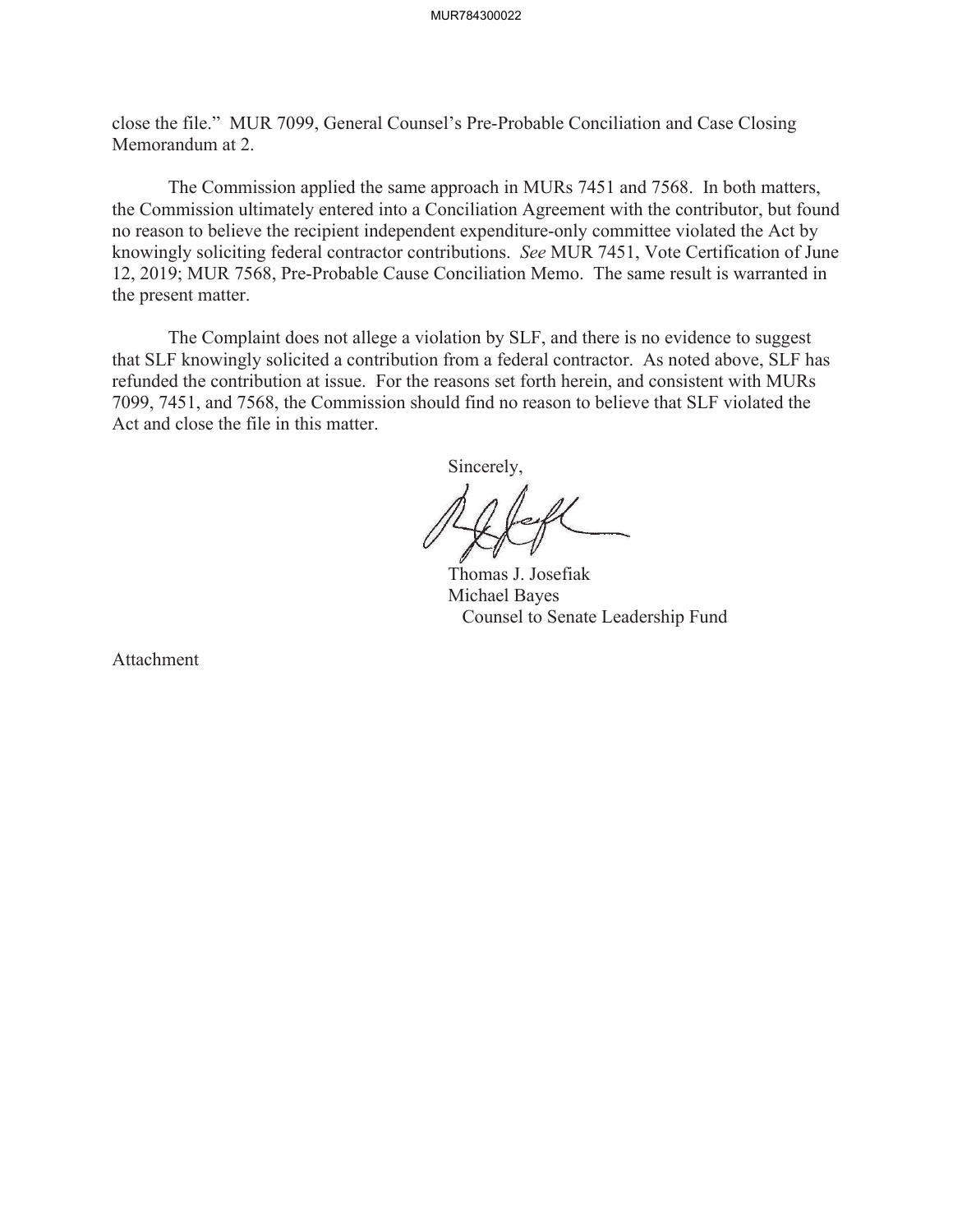# **Attachment A**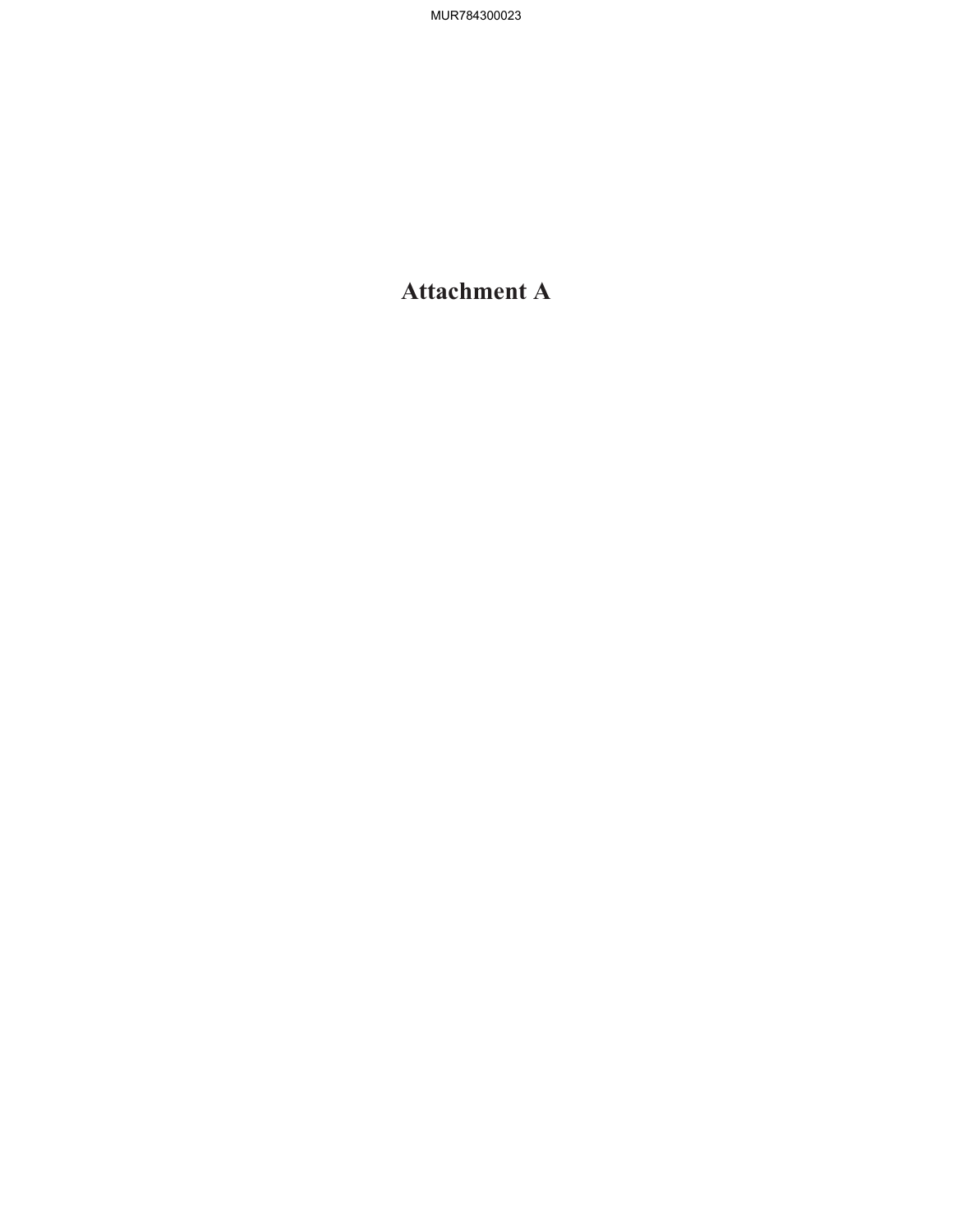

## **Memorandum**

TO: Prospective Supporter

FROM: Senate Leadership Fund

SUBJECT: Contribution Information

Thank you for your interest in supporting the Senate Leadership Fund. This memorandum provides important information to prospective contributors concerning Senate Leadership Fund. It is not intended as an opinion letter regarding your particular circumstances, and you should consult your attorney or accountant on how this information applies specifically to your contemplated donation.

As an independent Super PAC, the Senate Leadership Fund is organized as a Section 527, federal independent expenditure political committee and as such is able to engage in independent political advocacy.

## **Senate Leadership Fund** has one goal: to protect and expand the Republican Senate Majority.

Our communications may directly advocate for or against the election of federal candidates, discuss their policy positions, or may consist of voter mobilization activities.

There are no limits on the amounts that may be contributed to Senate Leadership Fund by an individual, corporation, union, or trade association; however, Senate Leadership Fund is prohibited from accepting contributions from foreign nationals, other than from an individual with permanent residence status ("green card" holder). Contributions from federal government contractors are also prohibited. Contributions to Senate Leadership Fund are not deductible as charitable contributions for federal income tax purposes.

Donations and disbursements of more than \$200 are itemized and disclosed to the Federal Election Commission ("FEC") on periodic reports which are made available to the general public on the FEC's' web site. When Senate Leadership Fund engages in express advocacy, it must also disclose those specific disbursements to the Federal Election Commission.

Should you have any questions concerning Senate Leadership Fund or its efforts, please do not hesitate to contact me at a state of the contact me at a state of the contact me at a state of the contact me at a state of the contact me at  $\omega$  or  $\omega$ 

Thank you again for your interest and consideration in Senate Leadership Fund. I look forward to following up shortly.

Paid for by Senate Leadership Fund and not authorized by any candidate or candidate's committee. www.senateleadershipfund.org

**Senate Leadership Fund | 1130 Connecticut Avenue NW, Suite 1201 | Washington, DC 20036**